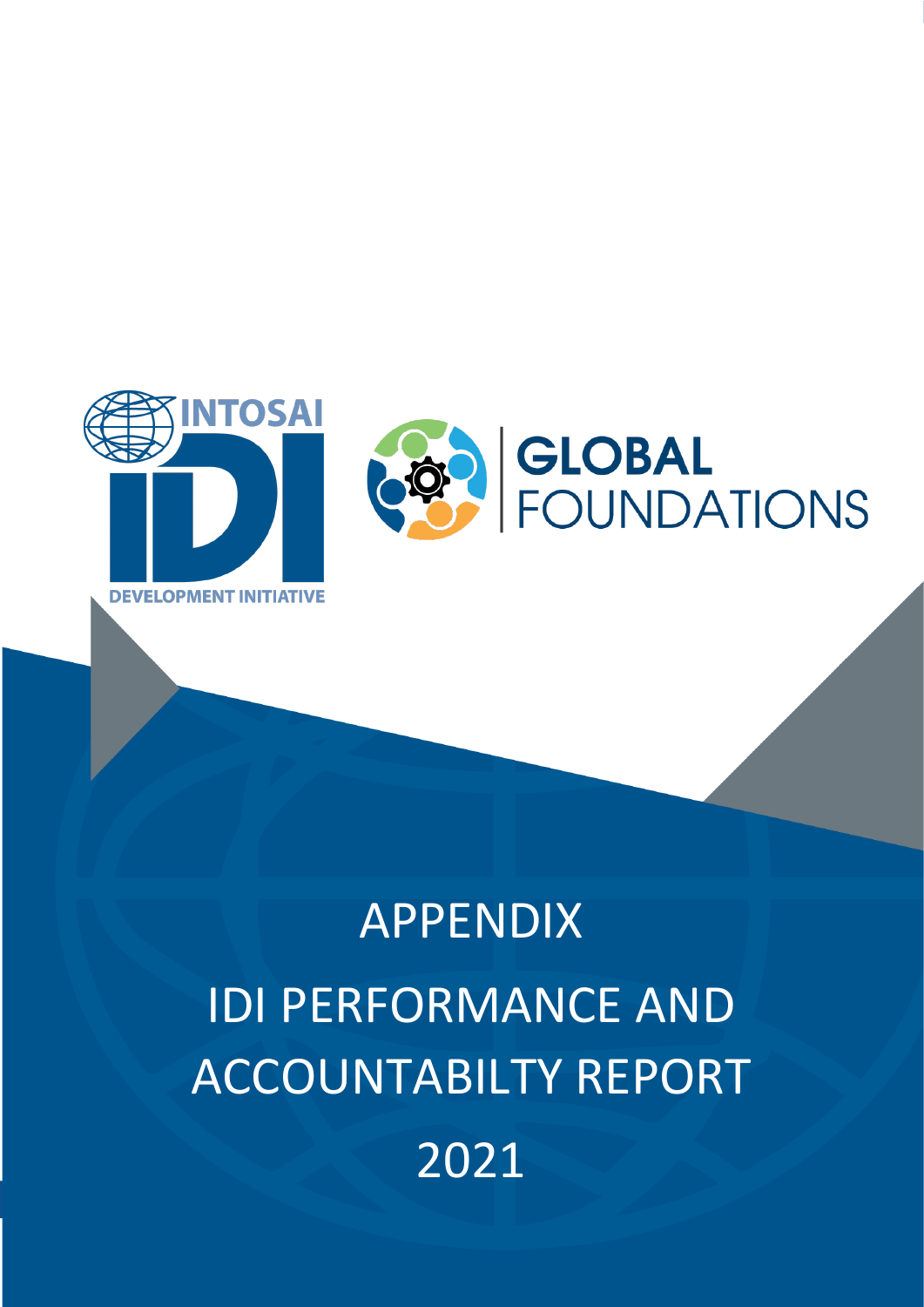

## **A. Objective**

To strengthen the global environment in which support to SAIs is provided. The Global Foundations Unit (GFU) adds value by providing practical and innovative ways to complement and enhance support globally to SAIs provided by IDI work streams under GFU's four components: partnerships, brokerage, measuring and monitoring SAI performance and communications and advocacy.

#### **B. Performance Summary 2021**

2021 continued to be a period of uncertainty and challenges for SAIs operations. GFU added value by continuing to gather information on SAIs' status and needs, bringing SAIs and donors together and getting critical SAI information out to the donors.

With the ongoing COVID-19 pandemic, it became important to adopt and further develop virtual arenas for collaboration with existing partners. The use of digital tools has allowed GFU to keep in contact and continue the **partnership** work at the same level as before the pandemic.

The INTOSAI-Donor Cooperation (IDC) continued its efforts to understand how the pandemic affected SAI operations and identify emerging needs. The leadership and SC members have convened digitally throughout the year and followed the situation closely. Operational management continued as planned, with all meetings including the 14<sup>th</sup> IDC SC Meeting organised as virtual events. The appointment of the Right Hon. Helen Clark as IDC Goodwill Ambassador for SAI Independence was confirmed at the end of 2021. The objective of the ambassador position is to increase awareness about independence as a precondition for SAIs to effectively perform their role as accountability agents.

The strategic partnership with the IMF, aims to strengthen audit of the use of emergency funding and increase IMF interest in the work of SAIs. The collaboration is aimed at elevating the role of external audit



and accountability on the agenda of IMF also post the current crises. Highlights in 2021 were two knowledge products that will benefit INTOSAI, external stakeholders and IMF staff. In June IDI published the working paper 'The Role of SAIs in Auditing the Domestic Budget Support of IMF Emergency Financing', co-authored with IMF staff. GFU also contributed to a chapter on 'The Role of SAIs in Addressing Corruption, Including in Emergency Settings', due for publication in early 2022.

Under the **Brokerage** component, we continued our efforts to support SAIs access to capacity development support through technical and financial support. Challenges with the matching the SAIs' proposal with technical providers of support and the priority areas for donor agencies, led to a survey in early 2022 to inform the way forward. Support for the **INTOSAI Continuity of Operations During COVID-19 Grant** and the **Saudi Fund for Improved SAI Performance (Saudi FISP)** continued throughout 2021 with grants to support SAIs in maintaining business continuity. The INTOSAI grant was closed at the end of 2021 with 54 SAI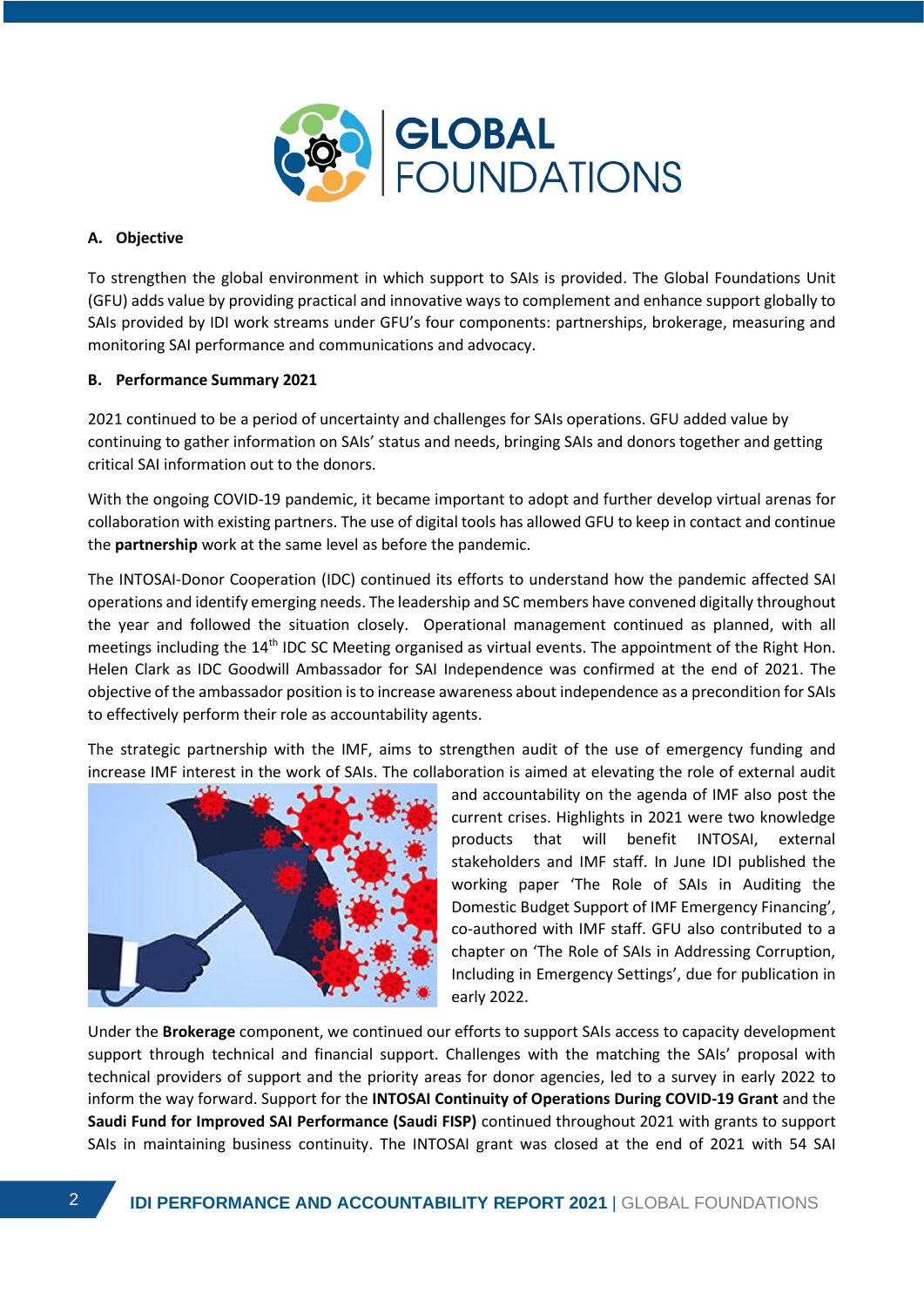proposals being approved and awarded €11,429 each for a total award of €617,166. The General Court of Audit of Saudi Arabia (GCA) dedicated \$2 million U.S. dollars to the fund with 14 ASOSAI members awarded more than 20,000 U.S. dollars each.

The '**IDC Clinics on Concept Note and Coordination Series'** were conducted virtually in August 2021 with 15 SAIs from the Organization of Latin American and Caribbean Supreme Audit Institutions (OLACEFS) region being supported in preparing concept notes and sharing experiences to improve coordination with donors in the region.

The nine highly challenged SAIs participating in the **current round of the Global Call for Proposals (GCP) Tier 2** have achieved the majority of the milestones in stage one of the programme with all nine having finalized 5-year strategic plans. Six of the SAIs (DRC, Eritrea, Madagascar, Niger, The Gambia and Zimbabwe) have established relatively extensive support. Implementation of the design for **the Global SAI Accountability Initiative (GSAI)** (the new round of the GCP T2), approved by the IDSC in 2020, started through shortlisting of 18 potential SAIs by the GSAI committee. Scoping of the shortlisted SAIs as well as determining the interest of technical and financial partners is ongoing with the plan to launch GSAI with the selection of around 4 SAIs in the first half of 2022.

The **[2020 Global SAI Stocktaking Report](https://idi.no/our-resources/global-stocktaking-reports) (GSR)** was developed and published in 2021. The results were based on analysis of performance of 178 SAIs that responded to the INTOSAI Global Survey 2020. The virtual platform used during the pandemics have created an opportunity to disseminate the results to a broader



audience. Two launch webinars were held, and in addition, dissemination of results through webinars has allowed for sharing of data with regional and thematic focus, including the dissemination of capacity development results during the meeting series of the 14<sup>th</sup> IDC Annual Meeting. As a part of the work, a **Gender Annex**, an analysis on SAI performance and capacities on gender was launched by bringing together various stakeholders from the accountability chain. A thematic webinar was also organised on SAI Independence. Following up on the analysis, the Global Survey Data has been compiled in a Global Survey database to facilitate further analysis.

We maintained the registration and publication of [IDI at the](http://d-portal.org/ctrack.html?text_search=idi&reporting_ref=NO-BRC-980997278#view=main)  [International Aid Transparency Initiative \(IATI\) platform](http://d-portal.org/ctrack.html?text_search=idi&reporting_ref=NO-BRC-980997278#view=main) during 2021. Through the IATI platform IDI has accessed a wider audience in which it can promote its work and lead by example by being transparent and providing full access to quality data. Furthermore, it increases awareness raising of SAIs' role and advocacy for better

SAI support. The IATI works towards increasing coordination of development resources, by supporting collaboration between funders, partners and in-country stakeholders.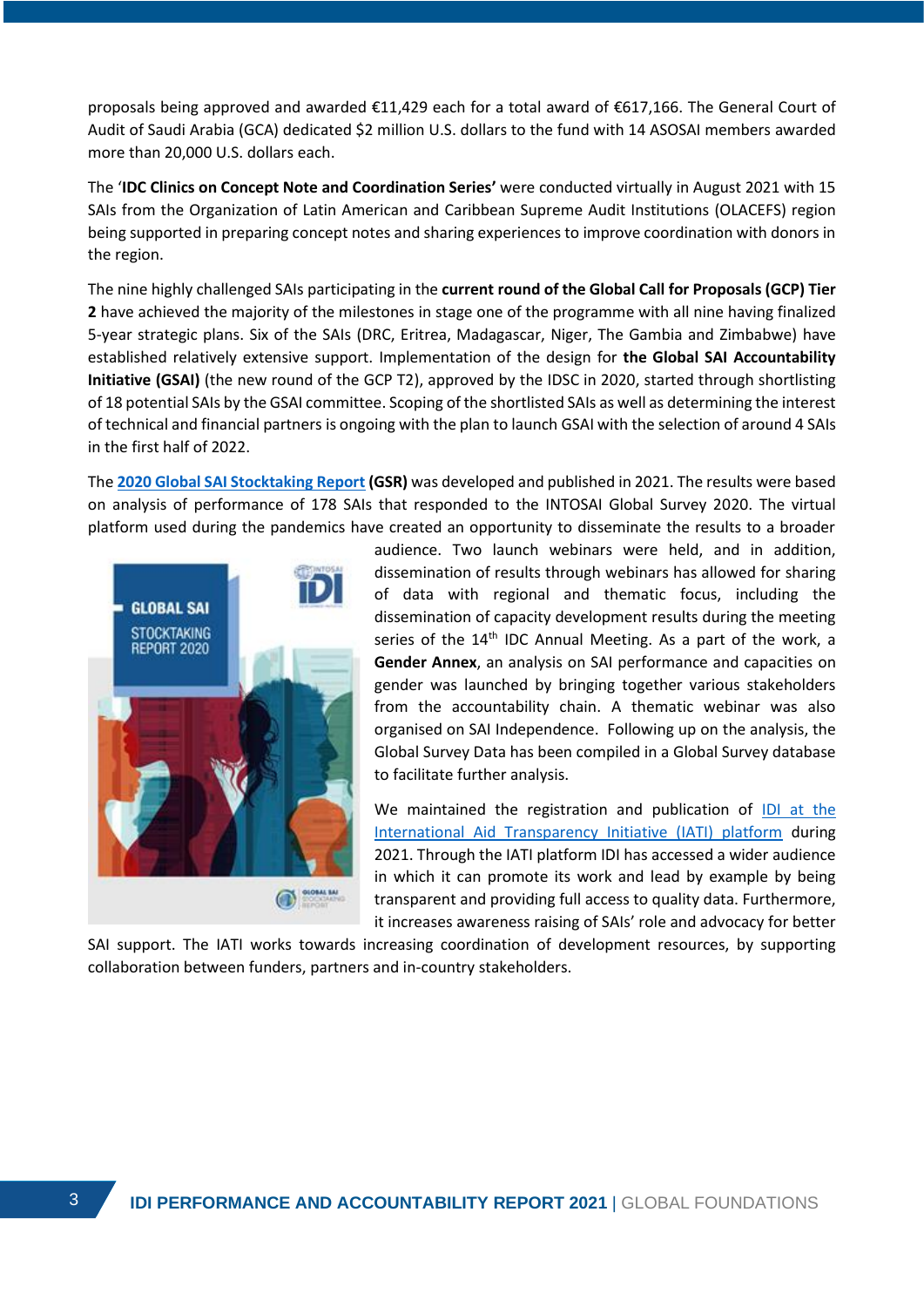GFU continued to administer the **[SAI Capacity](https://intosaidonor.org/sai-capacity-database/)  [Development Database](https://intosaidonor.org/sai-capacity-database/)** on behalf of the IDC. Projects continued to be submitted by donors, including projects focused on SAI independence and gender equality. In addition, GFU reached out directly to external project managers whose projects were identified via media monitoring. The managers were informed about the database and invited to submit their projects. This saw the



addition of several capacity development projects which otherwise may have been missed by previous collection methods.

The country pages on the database were expanded and visually overhauled. Efforts continued throughout the year to add new information to the country pages and update existing information. Work also continued linking the IDC database with partner databases. Several projects were successfully imported via this new system and plans were developed to refine and expand its use in 2022.



During 2021, IDI targeted its communications efforts with the expansion of the communications team and an increased focus on stakeholder engagement through IDI's websites, news streams and social media channels, and advocacy partnerships including webinars, op-eds and features in mainstream media and journal articles.

The team was further supplemented by a Framework Agreement to improve IDI's branding and visual imaging through design across the board from social media to video production, and the procurement and use of a number of communications tools and platforms from social media aggregation to a global

media monitoring facility.

The contributions of IDI's work streams and initiatives is vital to the communications team's work. In 2021, this ranged from developing impactful success stories to helping launch global learning activities like the IDI initiative on Professional Education for SAI Auditors-Pilot (PESA-P) in innovative ways. In addition, the team assisted in the dissemination of key SAI advocacy reports, especially the Global SAI Stocktaking Report, and advocacy campaigns like the "16 Days of Activism against Gender Based Violence" and an Association of Chartered Certified Accountants (ACCA) suite of information sheets on public finance. Another major advocacy event supported by the communications team was the appointment of the IDC Goodwill Ambassador for SAI Independence, from the initial approach package to the press release announcing the appointment of Helen Clark. IDI was represented in a number of journals throughout the year, especially the INTOSAI Journal with whom the communications team has developed a strong relationship.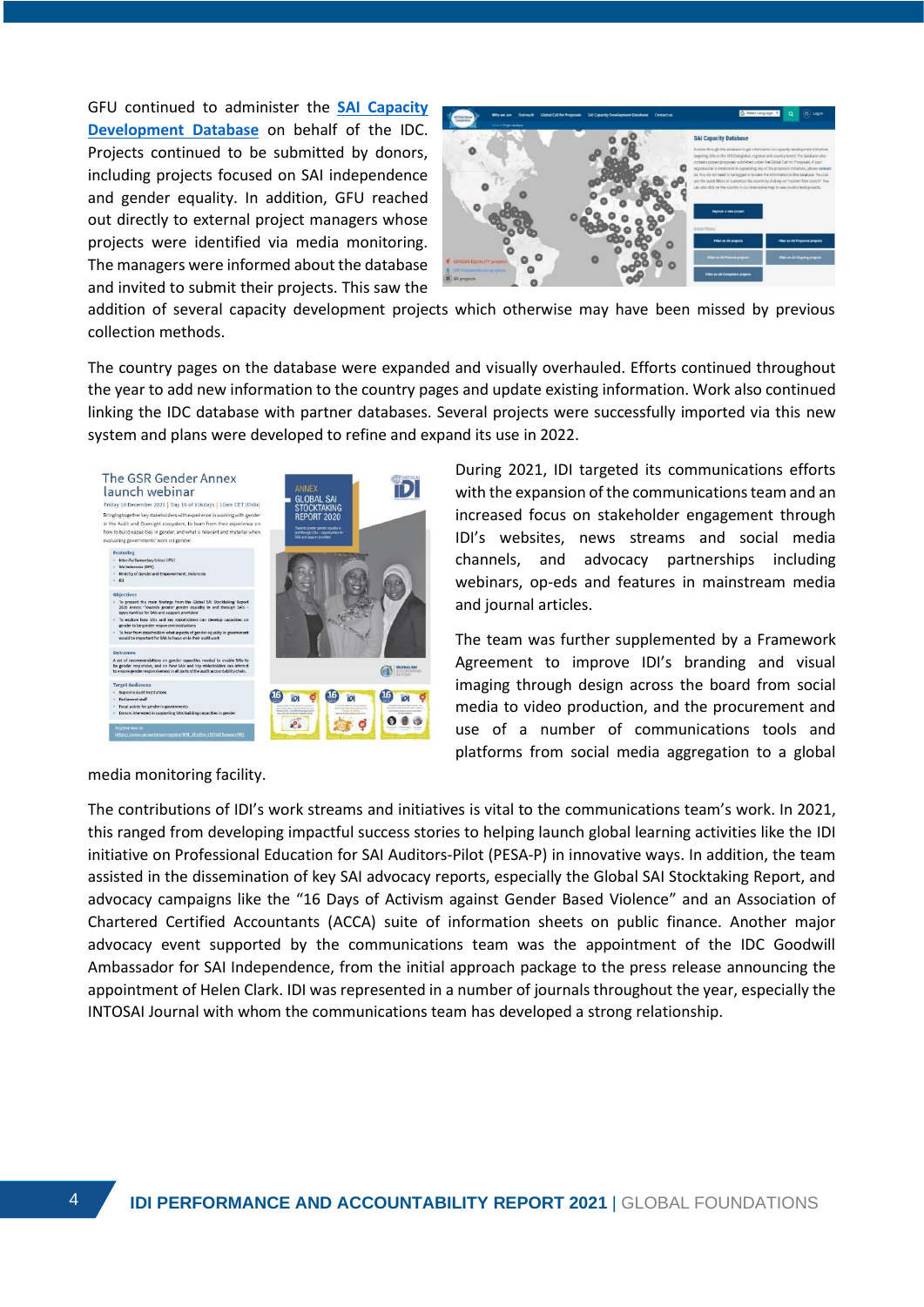## **Delivery**

#### Partnerships

GFU is the unit responsible for coordinating partnerships<sup>1</sup> within the IDI including partnerships that other work streams manage and lead. Aligned with the current strategic plan the GFU makes effort to foster and maintain partnerships with the following partners in order to deliver results:

**INTOSAI** – [INTOSAI](http://www.intosai.org/) bodies continued to be primary partners for IDI for delivery of products and support to the members. Partnership with INTOSAI regions has supported delivery of IDI initiatives throughout the year, to identify the needs of the regional SAI members and to inform the roll-out of the initiatives. IDI partnered with OLACEFS) for a SAI concept note and coordination clinic. INTOSAI regions African Organisation of English-Speaking Supreme Audit Institutions (AFROSAI-E) and African Organisation of French Speaking Supreme Audit Institutions (CREFIAF) are partners in the roll-out of Accelerated Peer Support Partnership (PAP-APP) (see Performance and Accountability Report Appendix for Bilaterals).

**SAIs** – SAIs remained key partners also in 2021, notably the strategic partnerships with SAI Norway, Indonesia, Finland and Argentina where IDI benefitted from staff support.

**IDC -** The partnership with IDC and its members has continued to allow IDI to communicate key developments within its work and to advocate for support on prioritised areas. Both the IDI and the IDC members have throughout the year kept up the dialogue to ensure joint efforts in supporting SAIs in areas of common interest such as SAI Independence and facilitating scaled-up support for SAIs. Work included supporting the INTOSAI PFAC grant to assist SAIs with continuity of operations, through ICT and staff safety measures support, and to respond to needs caused by COVID-19.

**Other partners –** GFU has continued its' work in identifying and supporting the workstreams' interaction with other partners. During 2021, GFU initiated contact with the International Parliamentary Union (IPU), and IPU representatives have partaken as panellists in three IDI events during 2021. IDI has also continued its collaboration with International Budget Partnership (IBP). The GFU also organised an event during the IDC Annual Meeting to bring together IMF and INTOSAI to discuss the paper and the role of SAI in auditing emergency funding. GFU has also continued providing support to IMF capacity development programme and knowledge products under development.

GFU received earmarked financial support from the European Union, Swiss State Secretariat for Economic Affairs (SECO), UK Foreign, Commonwealth and Development Office (FCDO) and SAI Saudi Arabia. Where needed these funds were topped up through IDI core support from SAI Norway and the Austrian Development Agency (ADA).

<sup>1</sup> Partnerships and cooperation with other IDI work streams include: INTOSAI Professional Standards Committee (PSC) and its subcommittees Financial Audit and Accounting Subcommittee (FAAS), Performance Audit Subcommittee (PAS), Compliance Audit Subcommittee (CAS), INTOSAI Capacity Building Committee's (CBC) and its Task Force for INTOSAI Auditor Professionalisation, INTOSAI Knowledge Sharing Committee (KSC), the Policy, Finance and Administration Committee of INTOSAI (PFAC), INTOSAI General Secretariat, all INTOSAI regions. . IDI had agreements with the SAIs of Argentina, Finland [Indonesia](https://www.bpk.go.id/en/) and Tunisia. External partnerships include: the World Bank, the World Justice Project (WJP), the Global Initiative for Fiscal Transparency (GIFT), the Transparency International (TI) SANCUS project, the Extractive Industry Transparency Initiative (EITI), the Open Government Partnership (OGP), OXFAM, UN Women, the United Nations Mission in South Sudan (UNMISS), the Open Contracting Partnership (OCP), ACCA, IBP, IMF, World Health Organisation (WHO) and Transparency International (TI).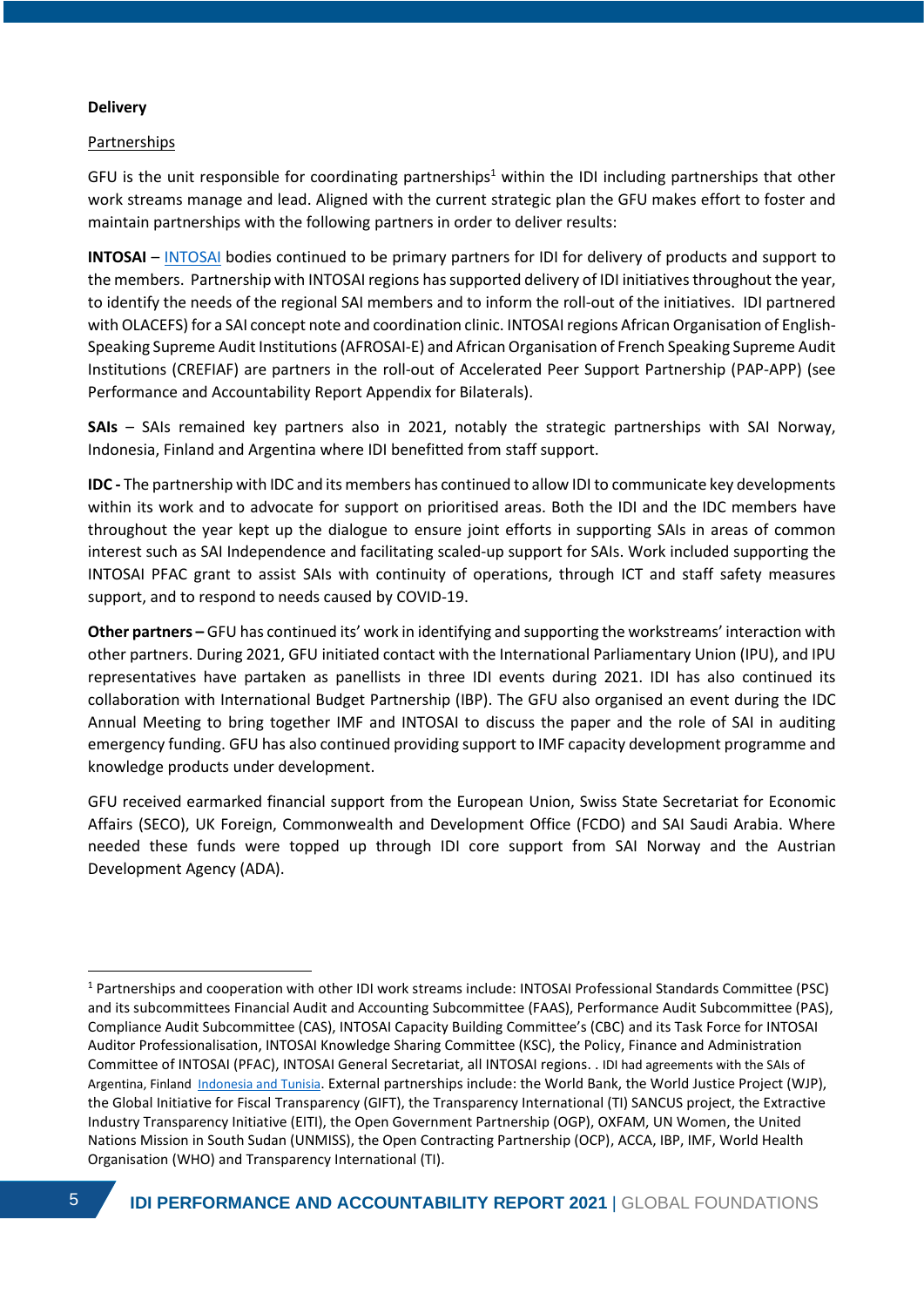#### Delivery Mechanisms

Our activities were delivered with support from work streams and in cooperation with external partners and was all done virtually. Operational management of the IDC including organisation of the 14<sup>th</sup> Annual IDC Steering Committee and IDC Leadership calls were all delivered virtually.

Activities where SAI regions were engaged included the IDSC meeting series and the OLACEFS workshop on concept note development and coordination clinics which all were delivered virtually. Virtual platforms were also used to implement and disseminate collaborative activities under the partnerships with IMF and IBP. Similarly, results from the Global SAI Stocktaking report 2020 were disseminated through numerous webinars.

# **C. Delivery Against our (Revised) Operational Plan**

| <b>Component and</b><br><b>Initiative</b>                                    | <b>Prior Achievements (Up to</b><br>2020)                                  | Plan 2021 (Updated)                                                                                                                                                                                                                                                                                                                                                                          | <b>Actual Delivery 2021</b>                                                                                                                                                                                                                                                                                                                                                                                                                                                                                     |  |  |  |  |  |  |
|------------------------------------------------------------------------------|----------------------------------------------------------------------------|----------------------------------------------------------------------------------------------------------------------------------------------------------------------------------------------------------------------------------------------------------------------------------------------------------------------------------------------------------------------------------------------|-----------------------------------------------------------------------------------------------------------------------------------------------------------------------------------------------------------------------------------------------------------------------------------------------------------------------------------------------------------------------------------------------------------------------------------------------------------------------------------------------------------------|--|--|--|--|--|--|
| <b>COMPONENT 1: STRATEGIC PARTNERSHIPS</b>                                   |                                                                            |                                                                                                                                                                                                                                                                                                                                                                                              |                                                                                                                                                                                                                                                                                                                                                                                                                                                                                                                 |  |  |  |  |  |  |
| Operational<br>management of the<br>IDC                                      | Developed the 2020-2030<br>$\bullet$<br><b>IDC Strategic Plan</b>          | Organise leadership<br>$\bullet$<br>calls, consultation, and<br>coordination of IDC<br>meetings once a year<br>Organise strategic<br>$\bullet$<br>dialogue between IDI<br>Board and INTOSAI-<br><b>Donor Steering</b><br>Committee (IDSC)<br>Support<br>Implementation of<br>priority areas of the<br>2020-2030 IDC<br>Strategy                                                              | Leadership meeting<br>$\bullet$<br>and coordination of<br>meetings carried out<br><b>IDC Annual meeting</b><br>$\bullet$<br>delivered virtually<br>with open thematic<br>session on SAI<br>performance results,<br>coordination, "No SAI<br>left behind" and PAP-<br>APP lessons learnt, in<br>addition to Steering<br>Committee meeting<br>Supported the<br>$\bullet$<br>selection of IDC<br>Independence<br>Goodwill Ambassador,<br>where Hon. Helen<br>Clark accepted the<br>role towards the end<br>of 2021 |  |  |  |  |  |  |
| Strengthening<br>capacity and<br>relationship with<br><b>INTOSAI Regions</b> | Strategic support<br>$\bullet$<br>provided to 5 INTOSAI<br>regional bodies | Train INTOSAI Regions<br>$\bullet$<br>virtually on donor<br>engagement<br>Develop internal strategy for<br>$\bullet$<br>support to regions based on<br>results on Global Stocktaking<br>Report and internal mapping<br>Establish a toolkit to<br>$\bullet$<br>strengthen regions in the<br>area of capacity<br>development coordination,<br>project management and<br>stakeholder engagement | IDI continued to<br>$\bullet$<br>engage with regional<br>bodies to deliver its<br>Initiatives<br>Regions engaged in<br>$\bullet$<br>key efforts, e.g Global<br>Survey 2020 and<br><b>Concept Note Clinics</b><br>Collaboration with<br>$\bullet$<br>Well-Governed work<br>stream on Strategy,<br>Performance<br>Measurement and                                                                                                                                                                                 |  |  |  |  |  |  |

IDI updated its 2021 plan in June 2021. The following table reports our delivery against this plan.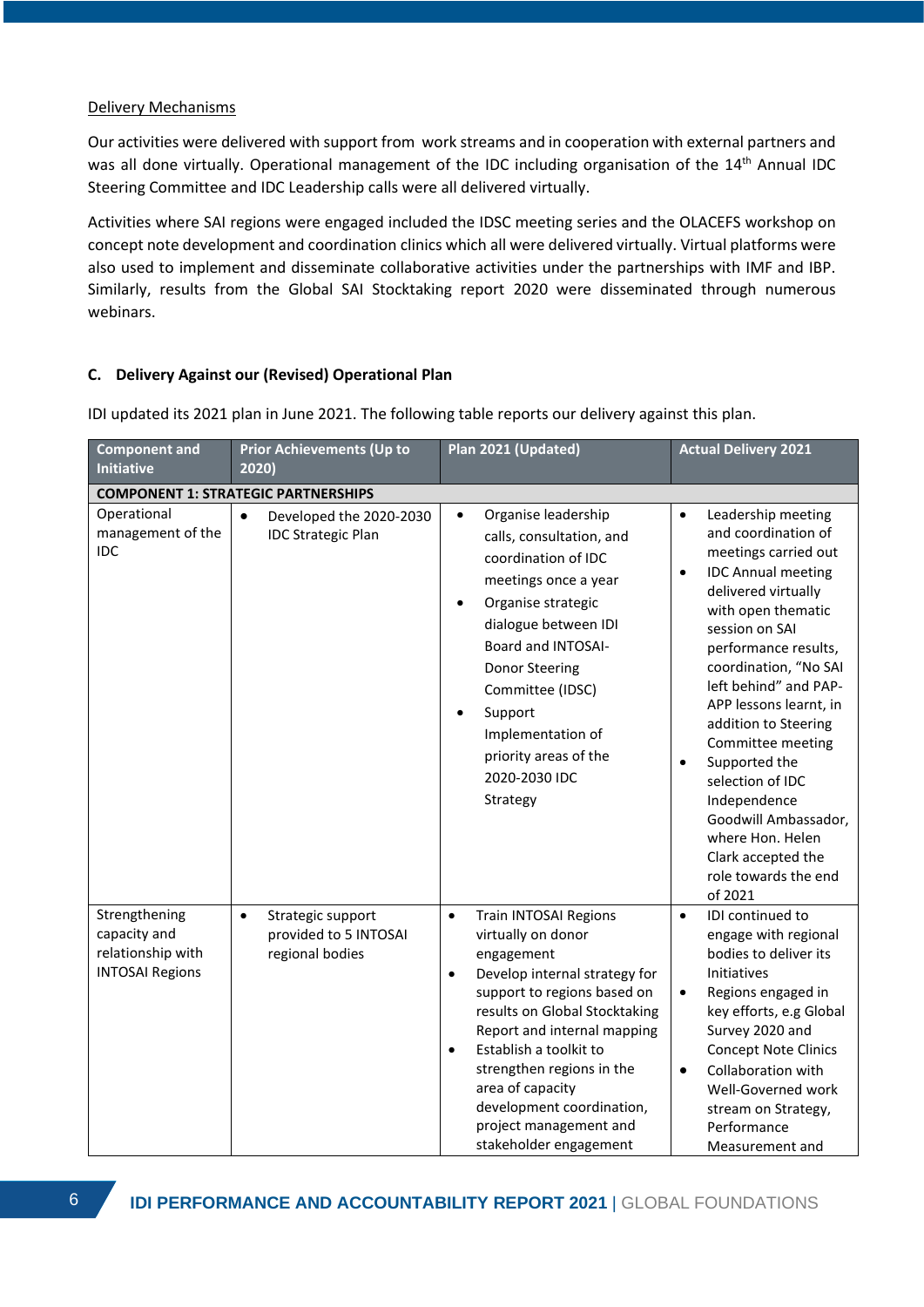| <b>Component and</b><br><b>Initiative</b>                              | <b>Prior Achievements (Up to</b><br>2020)                                                                                                                                                                                                                                                                            | Plan 2021 (Updated)                                                                                                                                                                                                                                                                                                                                                                                                                                                                                          | <b>Actual Delivery 2021</b>                                                                                                                                                                                                                                                                                                                                                                                                                                                                       |
|------------------------------------------------------------------------|----------------------------------------------------------------------------------------------------------------------------------------------------------------------------------------------------------------------------------------------------------------------------------------------------------------------|--------------------------------------------------------------------------------------------------------------------------------------------------------------------------------------------------------------------------------------------------------------------------------------------------------------------------------------------------------------------------------------------------------------------------------------------------------------------------------------------------------------|---------------------------------------------------------------------------------------------------------------------------------------------------------------------------------------------------------------------------------------------------------------------------------------------------------------------------------------------------------------------------------------------------------------------------------------------------------------------------------------------------|
| Partnerships with<br>other INTOSAI<br><b>Bodies</b>                    | Arrangement with CBC as<br>$\bullet$<br>Governance lead for SAI<br><b>PMF</b><br>Partnership on SDGs with<br>$\bullet$<br><b>KSC</b><br>Agreement with FAAS on<br>strengthening ISSAI<br>implementation                                                                                                              | Identify complementary<br>$\bullet$<br>areas for cooperation and<br>between IDC and INTOSAI<br>bodies<br>Disseminate results from<br>$\bullet$<br>2020 GSR on areas of<br>interest to CBC, KSC and<br>PSC.                                                                                                                                                                                                                                                                                                   | Reporting Initiative<br>(SPMR) to take<br>forward regional<br>strategies and areas<br>for support to regions<br>Identification of peer-<br>$\bullet$<br>to-peer support for<br><b>SAI Capacity</b><br>Development as one<br>of the areas of<br>cooperation between<br>IDC and INTOSAI CBC<br>Results from 2020<br>$\bullet$<br><b>GSR</b> disseminated to<br>the INTOSAI<br>community, including                                                                                                  |
| Engaging new<br>partners and<br>strategic<br>partnership<br>management | Partnership IDI- IBP,<br>$\bullet$<br>including report on the<br>audit and oversight value<br>chain with PFM and<br>facilitating audit impact                                                                                                                                                                        | Manage and coordinate<br>$\bullet$<br>existing partnerships<br>Extend partnership<br>$\bullet$<br>agreement with IBP<br>Disseminate results of IDI-IBP<br>$\bullet$<br>report "Audit and oversight<br>ecosystem"<br>Summarise Partnerships and<br>$\bullet$<br>Partnering as a delivery<br>approach - criteria and<br>models for IDI<br>Identify partnership on<br>$\bullet$<br>oversight and use of audit<br>results and develop strategy<br>Support the implementation<br>٠<br>of the partnership with IMF | regional presentations<br>IBP partnership<br>$\bullet$<br>continued with<br>support on Facilitating<br>Audit Impact (FAI) and<br>Transparency,<br>Accountability and<br><b>Inclusiveness Audits</b><br>(TAI) initiative<br>Collaboration with IPU<br>$\bullet$<br>through IPU<br>contributions in IDI<br>high-level events on<br>Audit Impact (FAI) and<br>Global Stocktake<br>Gender Annex Launch<br>Managed IDI's<br>partnership with IMF<br>with support from<br><b>Strategic Support Unit</b> |
| <b>COMPONENT 2: BROKERAGE</b>                                          |                                                                                                                                                                                                                                                                                                                      |                                                                                                                                                                                                                                                                                                                                                                                                                                                                                                              |                                                                                                                                                                                                                                                                                                                                                                                                                                                                                                   |
| Global Call for<br>Proposals Tier 1<br>(GCP T1)                        | Raised awareness of<br>$\bullet$<br>availability and benefit of<br>GCP T1<br>Implementation of GCP<br>$\bullet$<br>T1 strategy<br>15 SAIs cumulatively<br>$\bullet$<br>supported (Tiers 1 and 2<br>or through other<br>channels)<br>Launched COVID-19<br>$\bullet$<br>Support for continued<br>operations via GCP T1 | Support the implementation<br>$\bullet$<br>of the INTOSAI SAI continuity<br>during COVID-19 grant<br>Create new brokerage<br>$\bullet$<br>strategy (building on GCP T1)<br>10 SAIs cumulatively<br>$\bullet$<br>supported by new brokerage<br>strategy<br>Conduct quarterly virtual<br>$\bullet$<br>meeting space for SAIs and<br>Providers of Support                                                                                                                                                       | 53 SAIs supported<br>$\bullet$<br>through the<br>implementation of<br>the INTOSAI PFAC 'SAI<br>continuity of<br>Operations during<br>COVID-19' grant<br>Supported the design<br>$\bullet$<br>of the SAUDI FISP<br>grant<br>New brokerage<br>$\bullet$<br>strategy postponed to<br>2022 being informed<br>by a donor survey                                                                                                                                                                        |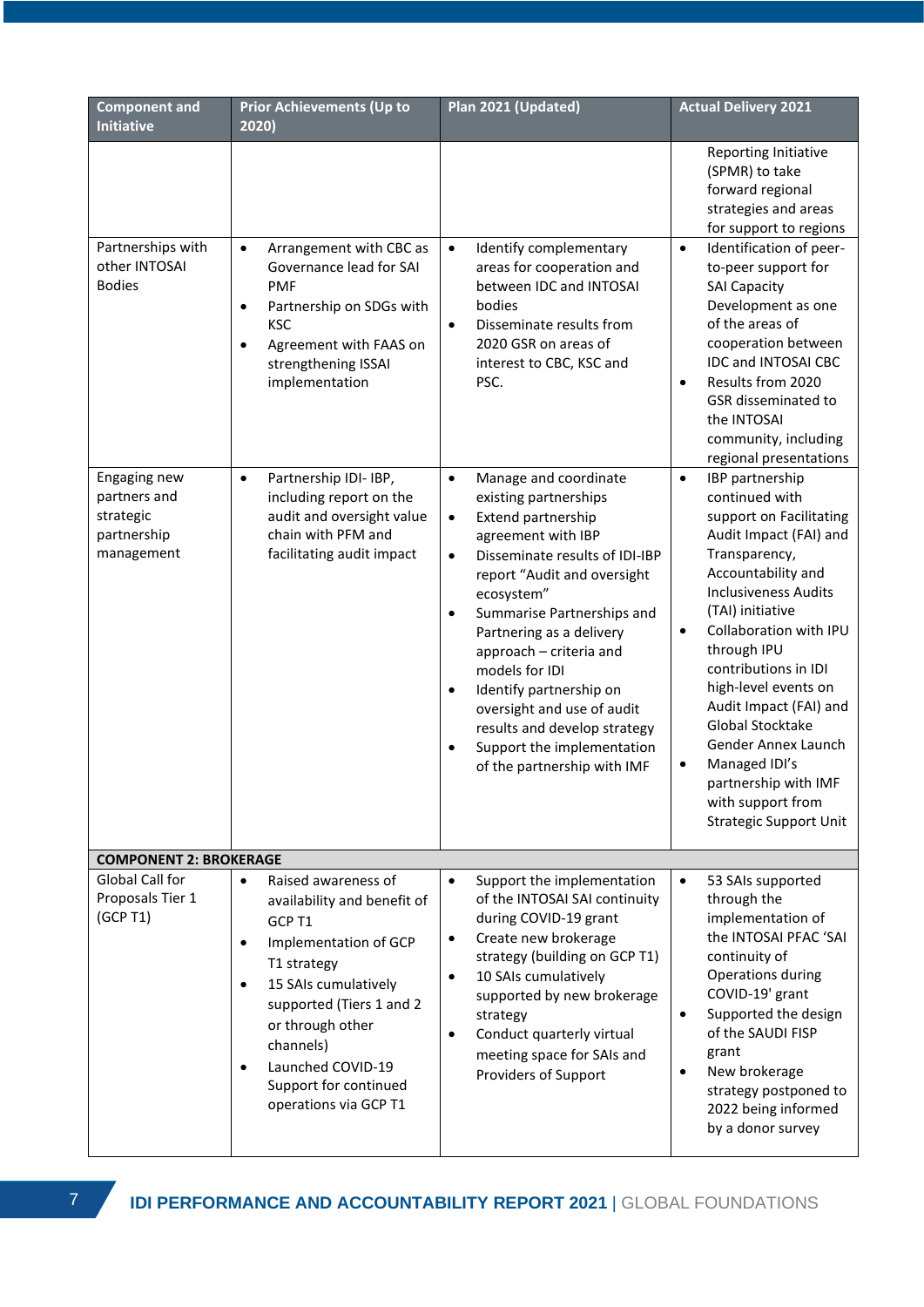| <b>Component and</b><br><b>Initiative</b>                             | Prior Achievements (Up to<br>2020)                                                                                                                                          | Plan 2021 (Updated)                                                                                                                                                                                                                                                                                                                                            | <b>Actual Delivery 2021</b>                                                                                                                                                                                                                                                                                               |
|-----------------------------------------------------------------------|-----------------------------------------------------------------------------------------------------------------------------------------------------------------------------|----------------------------------------------------------------------------------------------------------------------------------------------------------------------------------------------------------------------------------------------------------------------------------------------------------------------------------------------------------------|---------------------------------------------------------------------------------------------------------------------------------------------------------------------------------------------------------------------------------------------------------------------------------------------------------------------------|
| Global Call for<br>Proposals Tier 2<br>(GCP T2)                       | Collaborated with PAP-<br>$\bullet$<br>APP on lessons learned<br>event for Tier 2 SAIs<br>Designed new round of<br>$\bullet$<br>GCP T2 concept and<br>presented to the IDSC | Support SAI selection for<br>$\bullet$<br>new round of GCP T2<br>Coordinate pool of potential<br>$\bullet$<br>financial and technical<br>partners for new round of<br>GCP T2<br><b>Conduct 1 Readiness</b><br>$\bullet$<br>workshop with selected GCP<br>T2 SAIs and providers of<br>support<br>Support GCP T2 SAIs in<br>$\bullet$<br>current round as needed | Established round one<br>$\bullet$<br>of the GCP Tier 2 (now<br>GSAI) including GSAI<br>Committee<br>Established round one<br>$\bullet$<br>of the GCP Tier 2 (now<br>GSAI) including GSAI<br>Committee                                                                                                                    |
| Strengthening SAI-<br>donor knowledge<br>and relations                | $\bullet$<br><b>Conducted virtual SAIs</b><br>engaging with Donors<br>workshop ARABOSAI                                                                                     | Conduct SAIs engaging with<br>$\bullet$<br>Donors workshop in OLACEFS<br>and CREFIAF (one virtual, one<br>in-person)<br><b>Conduct 2 Donors Engaging</b><br>$\bullet$<br>with SAIs workshop (one<br>virtual, one in- person)                                                                                                                                   | $\bullet$<br>OLACEFS workshop<br>conducted virtually.<br><b>CREFIAF and Donor</b><br>$\bullet$<br>workshops postponed<br>to 2022                                                                                                                                                                                          |
| Strengthening SAI-<br>SAI Peer Provider<br>knowledge and<br>relations | N/A                                                                                                                                                                         | Coordinate with CBC on Peer<br>$\bullet$<br>Partners Forum                                                                                                                                                                                                                                                                                                     | Participated in CBC<br>$\bullet$<br>work stream on peer-<br>to-peer cooperation)                                                                                                                                                                                                                                          |
| <b>Enhancing Country-</b><br>level coordination<br>mechanisms         | Raised awareness on<br>benefits of coordination<br>and best practices via<br>success story and<br>workshop on SAIs<br>engaging donors.                                      | Develop success story on<br>$\bullet$<br>coordination during COVID-<br>19<br>Support 30 SAIs in creating a<br>$\bullet$<br>country-level coordination<br>plan                                                                                                                                                                                                  | Raised awareness on<br>$\bullet$<br>benefits of<br>coordination and best<br>practices via success<br>stories and workshops<br>Supported 15 SAIs in<br>$\bullet$<br>creating a country-<br>level coordination<br>plan                                                                                                      |
|                                                                       | <b>COMPONENT 3: MEASURING AND MONITORING SAI PERFORMANCE</b>                                                                                                                |                                                                                                                                                                                                                                                                                                                                                                |                                                                                                                                                                                                                                                                                                                           |
| <b>INTOSAI Global</b><br>Survey and Global<br><b>SAI Stocktaking</b>  | 2020 INTOSAI Global<br>Survey issued and<br>responses collected<br>IDI-IBP report "Audit &<br>$\bullet$<br>Oversight Ecosystem"<br>developed, published &<br>disseminated   | Publish 2020 GSR<br>Disseminate, communicate<br>and advocate for SAIs based<br>on results and<br>recommendations from the<br>IBP/IDI report and 2020 GSR                                                                                                                                                                                                       | 2020 GSR published,<br>and website<br>developed<br><b>Results from GSR</b><br>$\bullet$<br>disseminated in<br>several webinars,<br>including thematic<br>and regional focused<br>webinars<br>2020 GSR Gender<br>$\bullet$<br>Annex developed and<br>launched<br><b>Global Survey</b><br>$\bullet$<br>Database established |
| <b>SAI Capacity</b><br>Development<br>Database (SAI CDD)              | SAI Independence and<br>٠<br>gender equality criteria<br>built in database platform<br>Registration of projects<br>٠<br>focused on SAI                                      | Use gender data from<br>$\bullet$<br>database for IDI Gender<br>Strategy implementation<br>Ensure continuous updates,<br>٠<br>including projects targeting                                                                                                                                                                                                     | Gender data made<br>$\bullet$<br>available on SAI CDD<br>Regular updating of<br>$\bullet$<br>projects and outreach<br>to donors                                                                                                                                                                                           |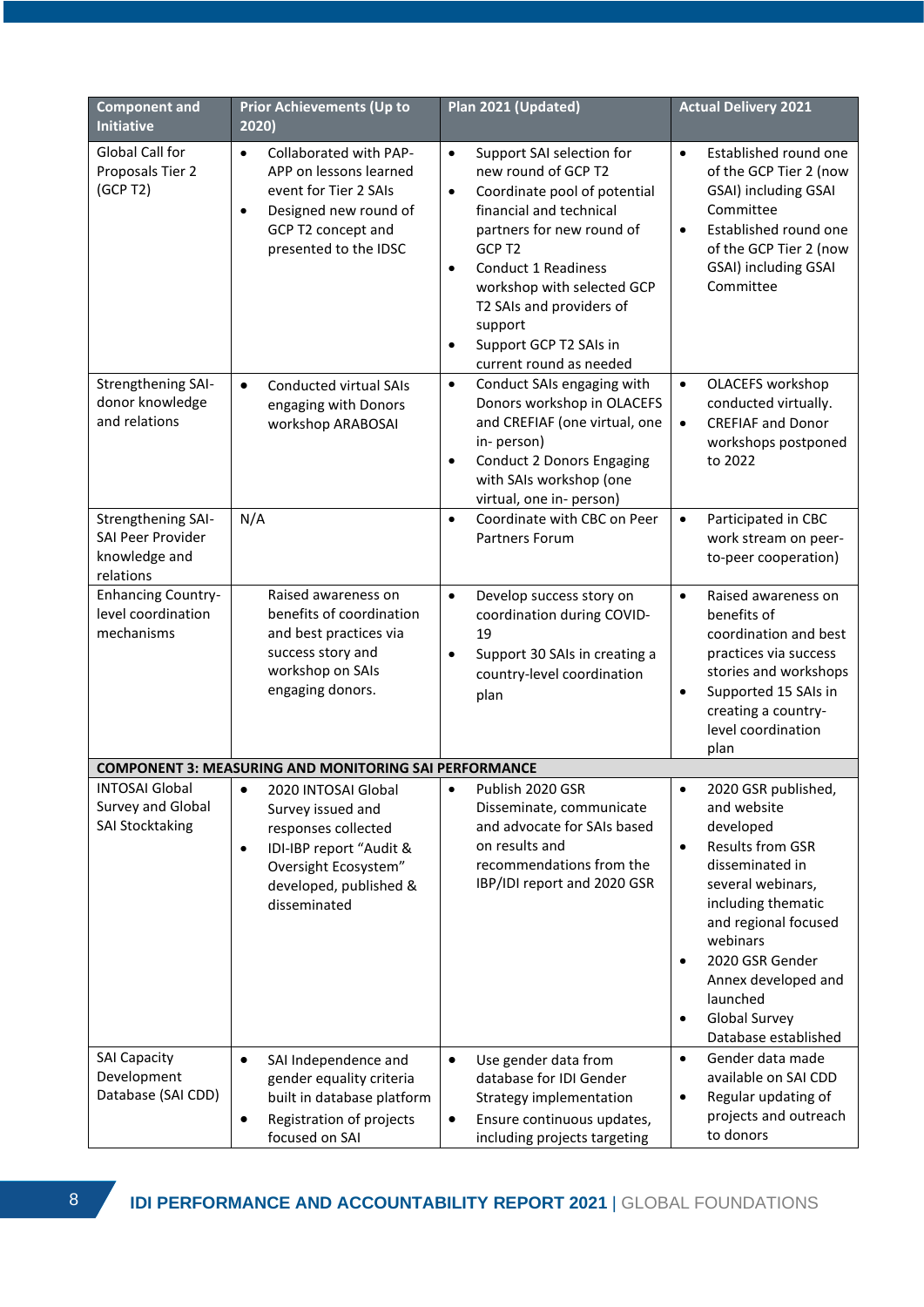| <b>Component and</b><br><b>Initiative</b>                                          | <b>Prior Achievements (Up to</b><br>2020)                                                                                                                                                                                                                                                                                                                                                                                                                                                                                                                                               | Plan 2021 (Updated)                                                                                                                                                                                                                                                                                                                                                                                                                                                                                                                                                                                                                                                                                                                                                                                | <b>Actual Delivery 2021</b>                                                                                                                                                                                                                                                                                                                                                                                                                                                                                                                                                                                                                     |  |  |
|------------------------------------------------------------------------------------|-----------------------------------------------------------------------------------------------------------------------------------------------------------------------------------------------------------------------------------------------------------------------------------------------------------------------------------------------------------------------------------------------------------------------------------------------------------------------------------------------------------------------------------------------------------------------------------------|----------------------------------------------------------------------------------------------------------------------------------------------------------------------------------------------------------------------------------------------------------------------------------------------------------------------------------------------------------------------------------------------------------------------------------------------------------------------------------------------------------------------------------------------------------------------------------------------------------------------------------------------------------------------------------------------------------------------------------------------------------------------------------------------------|-------------------------------------------------------------------------------------------------------------------------------------------------------------------------------------------------------------------------------------------------------------------------------------------------------------------------------------------------------------------------------------------------------------------------------------------------------------------------------------------------------------------------------------------------------------------------------------------------------------------------------------------------|--|--|
|                                                                                    | Independence and<br>gender equality started<br>SAI independence and<br>$\bullet$<br>gender equality work<br>within the IDC Portal<br>highlighted<br>Bi-annual updates of<br>$\bullet$<br>information<br>Database linked with<br>$\bullet$<br>partner's databases                                                                                                                                                                                                                                                                                                                        | SAI Independence and<br>gender equality<br>Assess and improve quality<br>$\bullet$<br>of the IDC Portal through<br>user survey and auto-<br>evaluation<br>Test, refine and update the<br>$\bullet$<br>database linkages to<br>partners' databases                                                                                                                                                                                                                                                                                                                                                                                                                                                                                                                                                  | encouraging them to<br>add/update projects<br>Survey conducted and<br>$\bullet$<br>inputs applied to the<br>SAI CDD<br>Continued work on<br>$\bullet$<br>database linkages and<br>data imported                                                                                                                                                                                                                                                                                                                                                                                                                                                 |  |  |
| Global SAI<br>performance data<br>management                                       | SAI country pages<br>$\bullet$<br>populated with basic<br>country information<br>IDI information in IATI<br>$\bullet$<br>platform permanently<br>updated                                                                                                                                                                                                                                                                                                                                                                                                                                | Explore available Information<br>$\bullet$<br>Management Systems (IMS)<br>that may help IDI in<br>improving storage and usage<br>of data.<br>Update IDI data in IATI<br>$\bullet$<br>platform                                                                                                                                                                                                                                                                                                                                                                                                                                                                                                                                                                                                      | $\bullet$<br>New IMS system<br>postponed to 2022<br>due to recruitment of<br>new Information and<br>Data Manager<br>IATI data updated<br>$\bullet$<br>quarterly                                                                                                                                                                                                                                                                                                                                                                                                                                                                                 |  |  |
| IDI sustainability<br>reviews                                                      | <b>Designed Sustainability</b><br>$\bullet$<br>Review Implementation<br>plan                                                                                                                                                                                                                                                                                                                                                                                                                                                                                                            | Implement pilot IDI<br>$\bullet$<br><b>Sustainability Review</b><br>IDI Sustainability Review<br>$\bullet$<br>Report<br>Design IDI Sustainability<br>$\bullet$<br>Review phase 1                                                                                                                                                                                                                                                                                                                                                                                                                                                                                                                                                                                                                   | IDI Sustainability<br>$\bullet$<br>Review phase 1<br>designed<br>Pilot for review and<br>$\bullet$<br>report postponed to<br>2022                                                                                                                                                                                                                                                                                                                                                                                                                                                                                                               |  |  |
|                                                                                    | <b>COMPONENT 4: Advocacy and communications for behaviour change</b>                                                                                                                                                                                                                                                                                                                                                                                                                                                                                                                    |                                                                                                                                                                                                                                                                                                                                                                                                                                                                                                                                                                                                                                                                                                                                                                                                    |                                                                                                                                                                                                                                                                                                                                                                                                                                                                                                                                                                                                                                                 |  |  |
| Communication<br>and advocacy<br>within the<br><b>INTOSAI-Donor</b><br>Cooperation | $\bullet$<br>Two success stories<br>(SDGs and SAI<br>Independence)<br>developed and published<br>COVID-19 messaging in<br>$\bullet$<br>social media addressed<br><b>GCP T1 communication</b><br>$\bullet$<br>addressing COVID-19<br>crisis launched and<br>disseminated<br>Increased advocacy for<br>$\bullet$<br>SAI independence with<br>communication material<br>SAI Independence<br>٠<br>resource kit for in-<br>country donor staff<br>developed<br>SAI Independence<br>$\bullet$<br>Ambassador concept<br>note and ToRs developed<br>and submitted to SC<br>members for approval | Develop and publish of two<br>$\bullet$<br>success stories focused on<br>SAI Independence/COVID-19<br>support/SDGs<br>Promote IDC response to<br>$\bullet$<br>COVID-19 crisis and the New<br>Normal<br>Promote GCP Tier 1 and Tier<br>$\bullet$<br>2 through all channels of<br>communication<br>Replicate session on success<br>$\bullet$<br>stories of coordination and<br>application of MoU principles<br>at the SC meeting<br>Advocate SAI Independence<br>$\bullet$<br>with activities such as:<br>Disseminate globally the SAI<br>$\bullet$<br>Independence Resource Kit<br>for in-country donor staff<br>Deliver a SAI Independence<br>$\bullet$<br>session at the SAI-Donor<br>engagement workshops<br>Finalise appointment process<br>$\bullet$<br>of the SAI Independence<br>Ambassador | $\bullet$<br>Promoted IDC<br>response to COVID-19<br>crisis and the New<br>Normal<br>SAI Independence<br>$\bullet$<br>resource kit for in-<br>country donor staff<br>published<br><b>IDC Goodwill</b><br>$\bullet$<br>Ambassador for SAI<br>Independence<br>appointment process<br>finalised and shared<br>Promoted GSAI<br>$\bullet$<br>through all channels<br>of communication<br>Delivered seminar<br>$\bullet$<br>series with five<br>sessions connected<br>with SC meeting<br>Restructured IDC<br>$\bullet$<br>website to optimise<br>viewing of results and<br>impact<br>SAI-Donor workshop<br>$\bullet$<br>session postponed to<br>2022 |  |  |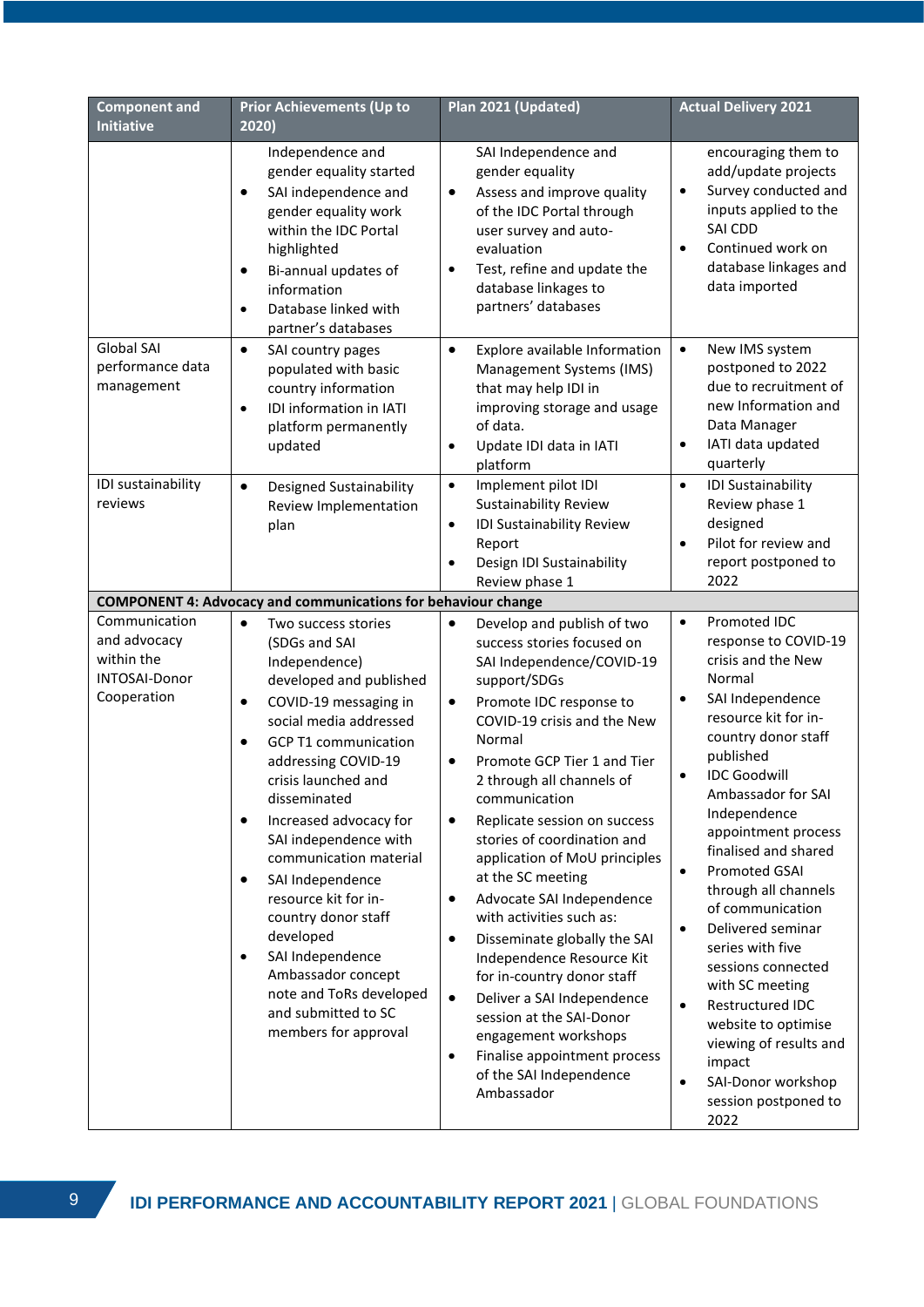| <b>Component and</b><br><b>Initiative</b> | <b>Prior Achievements (Up to</b><br>2020)                                                                                                                                                                                                                                                                                                                                                                                                                                                                               | Plan 2021 (Updated)                                                                                                                                                                                                                                                                                                                                                                                                                                                                                                                                                                                                                                                                                                                                                                                                                                                                                                                                              | <b>Actual Delivery 2021</b>                                                                                                                                                                                                                                                                                                                                                                                                                                                                                                                                                                                                                                                                                                                                                                                                                                                                                                                                                                                                                                                                                                      |
|-------------------------------------------|-------------------------------------------------------------------------------------------------------------------------------------------------------------------------------------------------------------------------------------------------------------------------------------------------------------------------------------------------------------------------------------------------------------------------------------------------------------------------------------------------------------------------|------------------------------------------------------------------------------------------------------------------------------------------------------------------------------------------------------------------------------------------------------------------------------------------------------------------------------------------------------------------------------------------------------------------------------------------------------------------------------------------------------------------------------------------------------------------------------------------------------------------------------------------------------------------------------------------------------------------------------------------------------------------------------------------------------------------------------------------------------------------------------------------------------------------------------------------------------------------|----------------------------------------------------------------------------------------------------------------------------------------------------------------------------------------------------------------------------------------------------------------------------------------------------------------------------------------------------------------------------------------------------------------------------------------------------------------------------------------------------------------------------------------------------------------------------------------------------------------------------------------------------------------------------------------------------------------------------------------------------------------------------------------------------------------------------------------------------------------------------------------------------------------------------------------------------------------------------------------------------------------------------------------------------------------------------------------------------------------------------------|
| IDI<br>communication<br>and advocacy      | Social media messaging<br>$\bullet$<br>adjusted to COVID-19<br>/New Normal<br>IDI response to COVID-19<br>٠<br>crisis communicated<br>through webpage,<br>guidance on new forms<br>of support, research<br>papers, eLearning<br>system, IDI video<br>IDI success stories<br>٠<br>developed and published<br>IDI identity manual<br>$\bullet$<br>developed and<br>implemented<br>IDI website redeveloped<br>٠<br>and launched<br>Advocacy work on the<br>$\bullet$<br>recommendations from<br>the IDI-IBP report started | $\bullet$<br>Develop and implement<br>social media strategy<br>Continue response to COVID-<br>$\bullet$<br>19 crisis (COVID-19<br>communication channel -<br>webpage, guidance on new<br>forms of support, research<br>papers, eLearning system)<br>Develop success stories on<br>$\bullet$<br>COVID-19, SDGs with a<br>gender focus and successful<br>partnerships Send campaigns<br>to IDI stakeholders to raise<br>awareness of the<br>contribution that IDI work<br>streams are making towards<br><b>INTOSAI</b> objectives<br>Disseminate, communicate<br>$\bullet$<br>and advocate for SAIs based<br>on results and<br>recommendations from the<br>IBP/IDI report and 2020 GSR<br>Integrate gender equality in<br>$\bullet$<br>annual communications &<br>advocacy work plans and<br>budget<br>Develop gender webpage as<br>$\bullet$<br>part of the IDI website<br>Explore IDI knowledge /<br>$\bullet$<br>resource centre options for<br>gender equality | Introduced<br>$\bullet$<br>Framework<br>Agreement for<br>Designers to work<br>with quality designers<br>across all comms<br>Disseminated global<br>$\bullet$<br>reports that advocate<br>for SAIs including<br>IBP/IDI report,<br>IMF/IDI working<br>paper and 2020 GSR<br>Integrated gender<br>$\bullet$<br>equality in annual<br>communications &<br>advocacy with policy<br>design, significant<br>campaigns on SM re<br>UN Women events<br>and 16 days<br>campaign, and articles<br>in INTOSAI Journal,<br>and gender webpage<br>as part of the IDI<br>website<br>Introduced media<br>$\bullet$<br>platforms including<br>media monitoring and<br>social media<br>aggregator to<br>facilitate<br>communications and<br>outreach<br>Planned Website<br>$\bullet$<br>upgrade including re-<br>designing a<br>coordinated<br>homepage,<br>reconfiguring menus<br>and improving media<br>centre and newsfeeds<br><b>Facilitated IDC</b><br>$\bullet$<br>Independence<br>Goodwill Ambassador<br>communications<br>Helped WGS team<br>$\bullet$<br>develop 6 SAI success<br>stories in SPMR and<br>SAI PMF- for global<br>advocacy |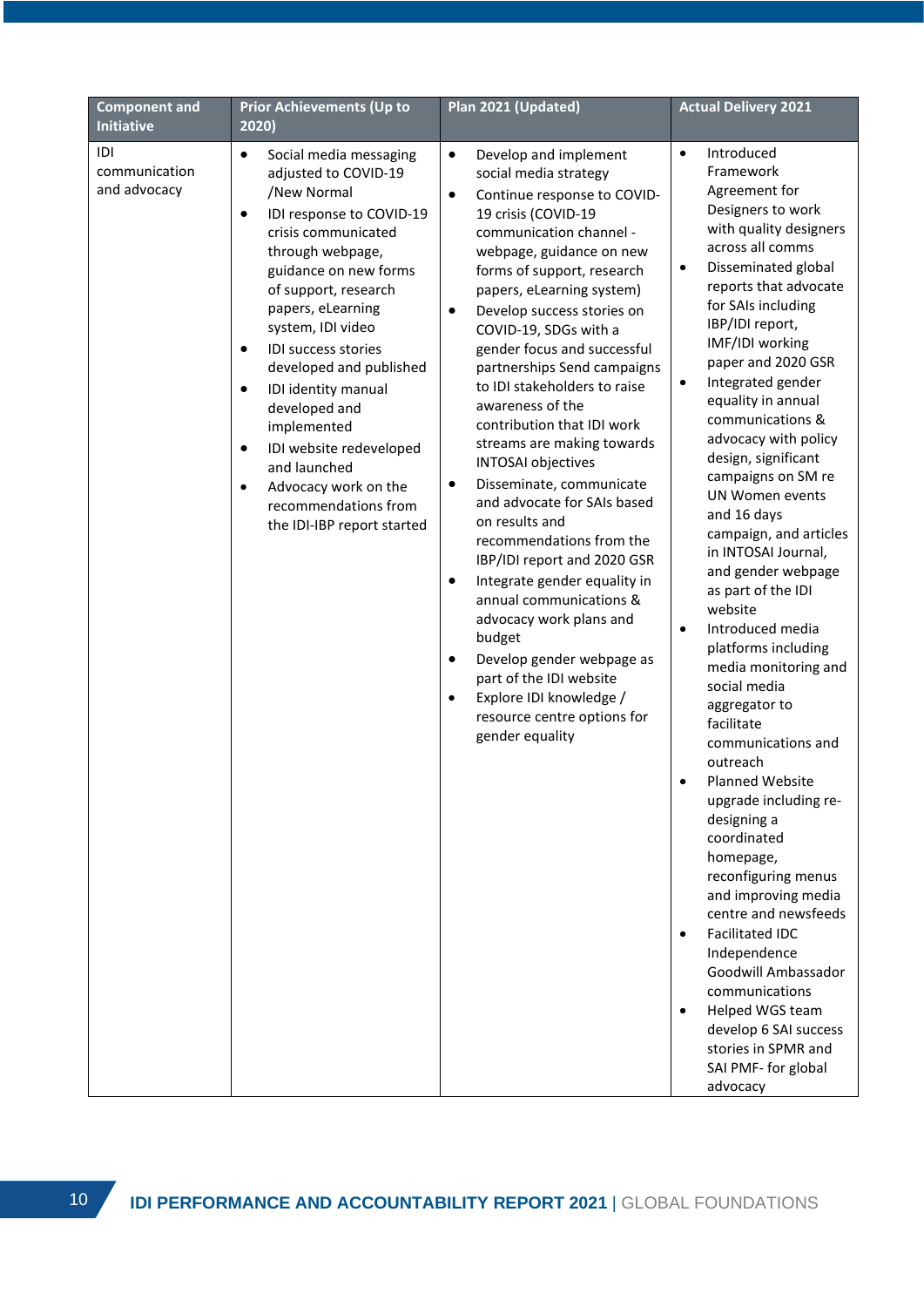# **D. Contribution to IDI Cross-Cutting Priorities**

# SAI Culture and Leadership

GFU supports capacity development for SAI leaders through facilitating the partnerships between SAIs and donors. Through different initiatives under the brokerage component, such as GCP T1 and GSAI and SAI donor workshops, SAIs are supported to engage effectively with donors and lead by example. It is underlined that SAIs are required to make plans and commitments for SAI development in order to receive donor funding. GFU is responsible for the Global Survey and Stocktaking report where SAI leaders in 2020, through their SAI's participation in the survey, are made aware of expectations on SAIs in a broad range of areas. The survey and Stocktaking Report was published in 2021 and indicated areas of improvement for SAI leaders and their SAIs.

# SAI Communications and Stakeholder Engagement

In 2021 GFU continued its leading role in the delivering on the IDI Communications and Advocacy Strategy and the IDC Communications Strategy to raise awareness on the role, benefits and challenges of SAIs and to advocate for better SAI environment and support.

## Inclusiveness and Gender

GFU published a Global SAI Stocktaking Gender Annex Report, presenting an analysis of gender performance and capacities based on the Global Survey Data on Gender.

# **E. 2021 Results Achieved**

## IDI Output Indicators

| <b>Expected</b>                                                                                                       | <b>Indicator</b>                                                   | <b>Indicator Definition</b>                                                                                | <b>Source</b>                         | <b>Baseline</b>                                         | Target /    | <b>Targets and Actual Results</b>     |                                        |                                                                                                                           |
|-----------------------------------------------------------------------------------------------------------------------|--------------------------------------------------------------------|------------------------------------------------------------------------------------------------------------|---------------------------------------|---------------------------------------------------------|-------------|---------------------------------------|----------------------------------------|---------------------------------------------------------------------------------------------------------------------------|
| <b>Results</b><br>No.                                                                                                 | (Date)                                                             | Actual                                                                                                     | 2019                                  | 2020                                                    | 2021        |                                       |                                        |                                                                                                                           |
| 29<br>Measure global<br>SAI<br>performance<br>and enhance<br>advocacy for<br>better SAI<br>environment<br>and support |                                                                    | Status and number of<br>downloads of Global SAI<br>Stocktaking Report within<br>1st year after publication | <b>IDI</b> website<br>analytics       | Eng: 1808<br>Fre: 324<br>Spa: 484<br>Ara: 528<br>(2018) | Target      | Global survey<br>designed             | Global<br>Survey<br>launched           | <b>GSR</b><br>published.<br>Downloads:<br>Eng: 500<br>Fre: 50<br>Spa: 50<br>Ara: 50                                       |
|                                                                                                                       |                                                                    |                                                                                                            |                                       |                                                         | Actual      | Draft global<br>survey<br>designed    | Achieved                               | <b>GSR</b><br>published.<br>Downloafs:<br>English<br>$(5,700)$ ,<br>Gender<br>Annex (700)<br>Fre, Spa, Ara<br>in Q1, 2022 |
| 30<br>Assess the<br>sustainability of<br><b>IDI</b> initiatives                                                       | Progress on establishing<br>and implementing<br>programme 360 (IDI | <b>IDI</b> Annual<br>Performance<br>&                                                                      | <b>Not</b><br>established<br>(2018)   | Target                                                  | Established | Synthesis/<br>pilot study<br>designed | <b>Synthesis</b><br>study<br>published |                                                                                                                           |
|                                                                                                                       |                                                                    | <b>Sustainability Reviews)</b>                                                                             | Accountability<br>Reports             |                                                         | Actual      |                                       | Postponed<br>to 2021                   | Synthesis/<br>pilot study<br>designed                                                                                     |
| Enhanced                                                                                                              | 31                                                                 | Number of organisations                                                                                    | <b>IDI</b> Annual<br>Performance<br>& | 0(2018)                                                 | Target      | $\mathbf 1$                           | 3                                      | 5                                                                                                                         |
| partnerships to                                                                                                       | covered by a strategic                                             |                                                                                                            |                                       |                                                         | Actual      | $\overline{4}$                        | 5                                      | 5                                                                                                                         |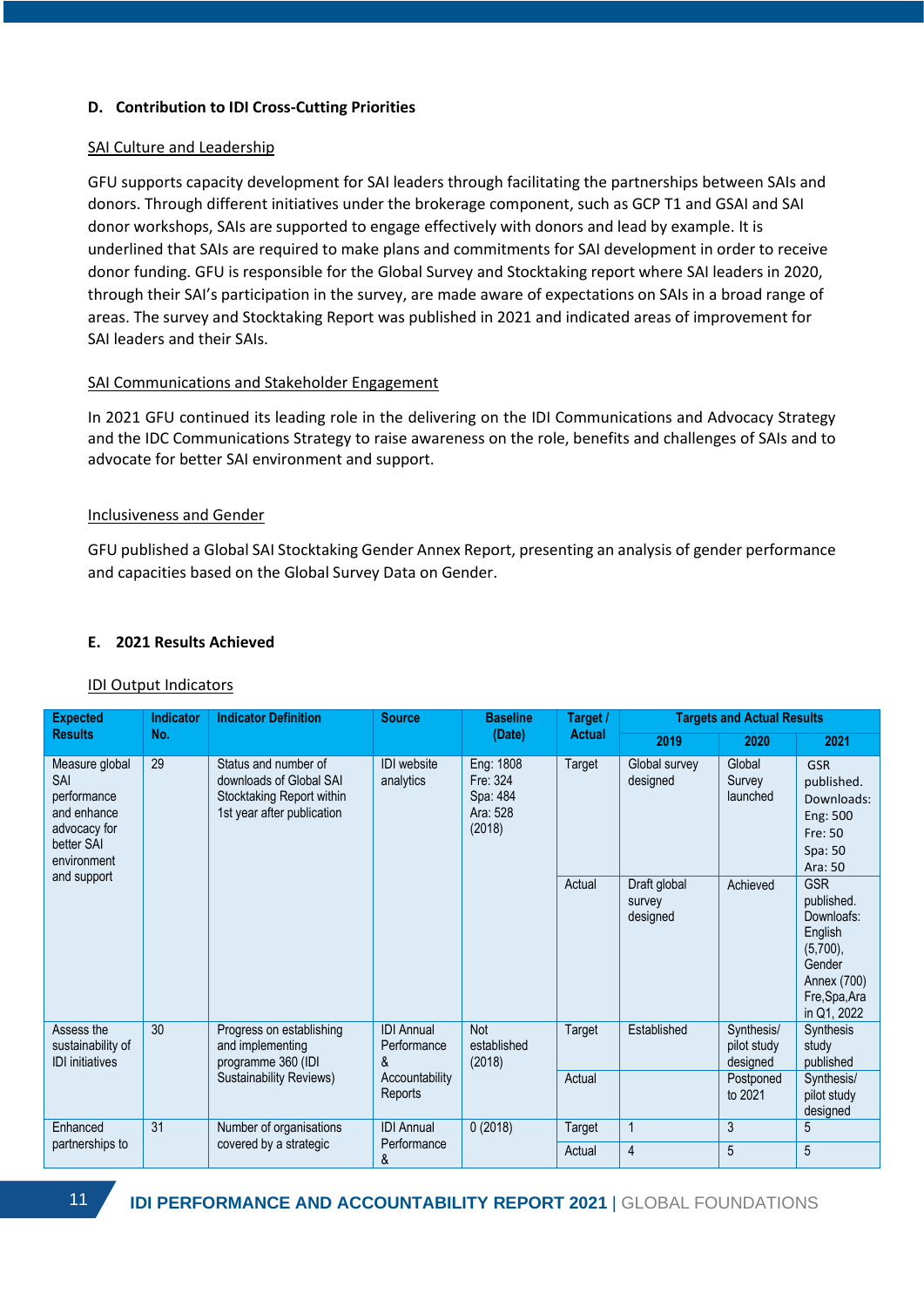| <b>Expected</b><br><b>Results</b>                                                                                                                                                                                                                                                         | <b>Indicator</b>                                                                                                                                                | <b>Indicator Definition</b>                   | <b>Source</b>             | <b>Baseline</b><br>(Date) | Target /<br><b>Actual</b> | <b>Targets and Actual Results</b> |      |      |
|-------------------------------------------------------------------------------------------------------------------------------------------------------------------------------------------------------------------------------------------------------------------------------------------|-----------------------------------------------------------------------------------------------------------------------------------------------------------------|-----------------------------------------------|---------------------------|---------------------------|---------------------------|-----------------------------------|------|------|
|                                                                                                                                                                                                                                                                                           | No.                                                                                                                                                             |                                               |                           |                           |                           | 2019                              | 2020 | 2021 |
| deliver the IDI<br>Strategic Plan                                                                                                                                                                                                                                                         |                                                                                                                                                                 | partnership agreement with<br>IDI             | Accountability<br>Reports |                           |                           |                                   |      |      |
| Stronger                                                                                                                                                                                                                                                                                  | 32                                                                                                                                                              | Cumulative number of                          | <b>IDI</b> Annual         | 3(2018)                   | Target                    | $\overline{4}$                    | 5    | 5    |
| regions                                                                                                                                                                                                                                                                                   | <b>INTOSAI</b><br>INTOSAI regions supported<br>by IDI in their core<br>organisational development<br>(e.g. use of Strategic<br>Management Guide for<br>Regions) | Performance<br>&<br>Accountability<br>Reports |                           | Actual                    | 5                         | 5                                 | 5    |      |
| 33<br>SAIs supported<br>to articulate<br>their<br>development<br>needs                                                                                                                                                                                                                    | Cumulative number of SAIs<br><b>IDI</b> Annual                                                                                                                  | 9(2018)                                       | Target                    | 15                        | 20                        | 60                                |      |      |
|                                                                                                                                                                                                                                                                                           | supported by IDI (through all<br>mechanisms) to submit<br>capacity development<br>proposals to potential<br>funders/providers of support                        | Performance<br>&<br>Accountability<br>Reports |                           | Actual                    | 47                        | 47                                | 62   |      |
| Raised<br>34<br>Annual Number of events<br>where IDI presents;<br>awareness on<br>organised by stakeholders<br>&<br>the role,<br>outside the INTOSAI<br>benefits and<br>challenges of<br>community or jointly by<br><b>SAIs</b><br>outside stakeholders & the<br><b>INTOSAI</b> community | <b>IDI</b> Annual                                                                                                                                               | 4 (2018)                                      | Target                    | 5                         | 6                         | 6                                 |      |      |
|                                                                                                                                                                                                                                                                                           |                                                                                                                                                                 | Performance<br>Accountability<br>Reports      |                           | Actual                    | 10                        | 13                                | 11   |      |

## **F. Risk Management**

Risk management in IDI is owned at the IDI Board level. IDI's corporate risk register is regularly updated and discussed at each Board meeting. The Board approves the identification and assessment of risks, and the mitigating measures. In approving the risk register, the Board accepts the residual risks. The risk register covers the developmental, operational, reputational and natural risks that, if realised, could undermine delivery of the IDI strategic plan.

IDI has identified the following additional risk which may prevent GFU from delivering its expected results and will implement the associated risk mitigation measures:

Risk: COVID-19 continued to affect GFU's ability to deliver capacity development through physical delivery resulting in lower SAIs' participation in virtual events due to lack of IT infrastructure; Mitigation measure: improve GFU's delivery of virtual and hybrid solutions, enable enhancement of SAIs IT infrastructure through facilitating donor support.

## **G. Lessons Learned**

The following new lessons were learned during 2021:

## **IDI Delivery Model**

Clearly considering design and planning of virtual events to decide which type of events are more likely to succeed. Whilst there are advantages to using virtual meeting places such as enabling more participants to engage without having to travel, there are also limitations that seem big hurdles to overcome for the most challenged SAIs. The combination of inadequate technological infrastructure and language challenges, even with the support of interpreters and translators, makes interactive workshops more difficult to conduct and succeed. Taking these factors into account when designing and deciding to go ahead with a virtual